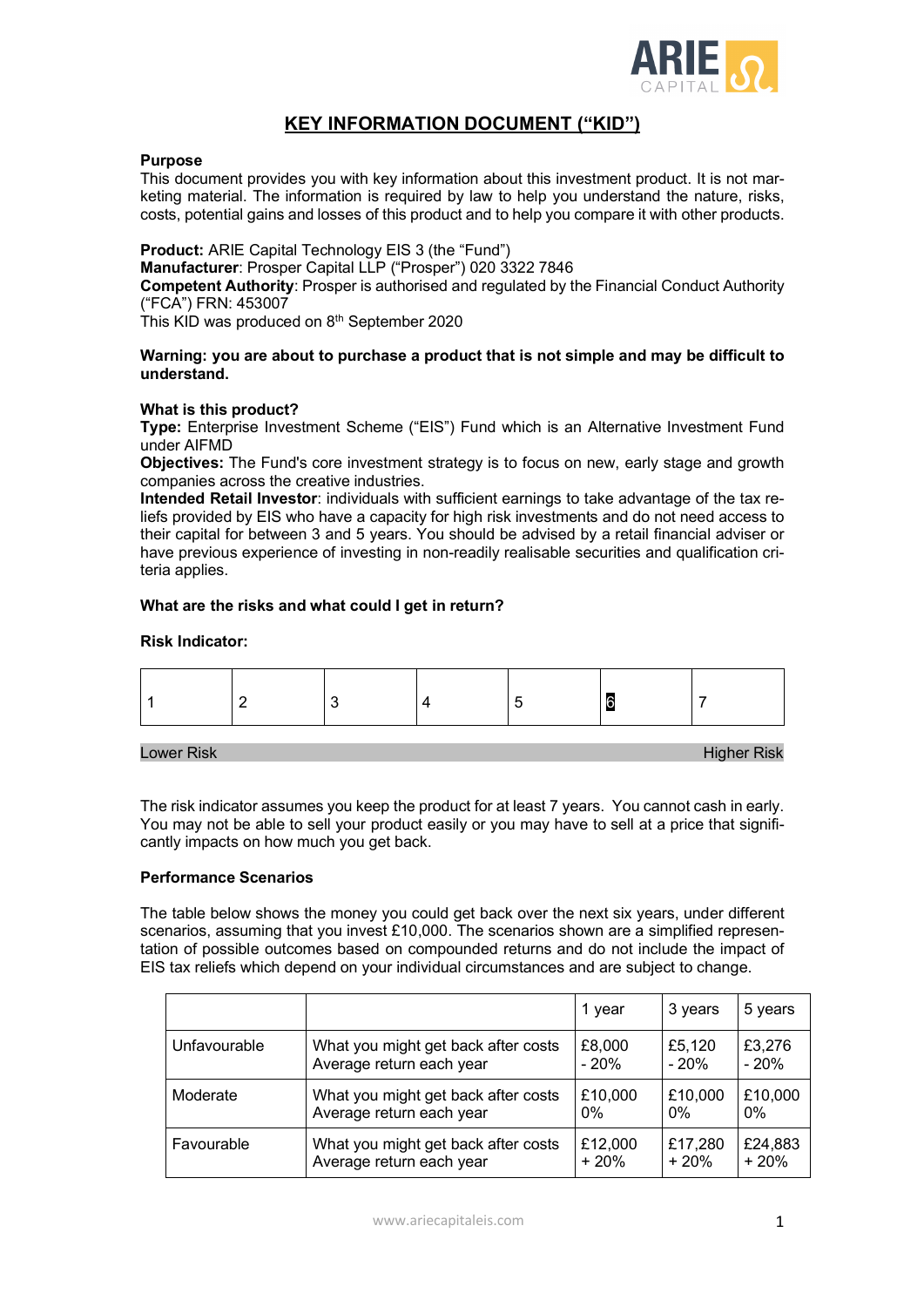

The above performance scenarios are theoretical, and it may not be possible to realise the value of the investment prior to an exit which is estimated between 3 and 5 years but may take longer.

# **What happens if the Fund is unable to pay out?**

Should an investee company experience financial difficulties, it is possible that you will lose all of your investment into that company. You may be able to claim loss relief under the EIS rules. You may be able to claim compensation from the Financial Services Compensation Scheme ("FSCS") in certain circumstances where a regulated firm, approved bank or eligible custodian is in default. Not every investor is eligible to claim under this scheme. Further information is available from Prosper or the FSCS at www.fscs.org.uk

## **What are the costs?**

The Reduction in Yield ("RIY") shows the impact total costs have on what you get back. The total costs take into account one-off, recurring and incidental costs. The costs that are shown here are the costs of this product. There may be other costs charged to you by the person who is either selling this product to you or advising you on this product. They will provide you with information about these costs and show you the impact that all costs will have on your investment over time. The table shows what the costs, including potential exit penalties, could mean for different holding periods. The figures assume you invest £10,000 and moderate performance scenario.

|                    | Cash in after 1 year |             | Cash in after 3 years |             | Cash in after 5 years |             |
|--------------------|----------------------|-------------|-----------------------|-------------|-----------------------|-------------|
|                    | Advised              | Not advised | Advised               | Not advised | Advised               | Not advised |
| One-off costs      | £250                 | £250        | £250                  | £250        | £250                  | £250        |
| + recurring costs  | £0                   |             | £0                    |             | £0                    |             |
| + incidental costs | £0                   |             | £0                    |             | £0                    |             |
| $=$ Total costs    | £250                 | £250        | £250                  | £250        | £250                  | £250        |
| <b>RIY</b>         | 2.5%                 | 2.5%        | 2.5%                  | 2.5%        | 2.5%                  | 2.5%        |

| One-off<br>Costs   | Entry costs                             | 2.5%  | Impact of entry costs taken before investment                                                                                |  |  |
|--------------------|-----------------------------------------|-------|------------------------------------------------------------------------------------------------------------------------------|--|--|
|                    | Non-advised cost                        | 2.5%  | This charge is only levied on direct, non-advised<br>investors that are admitted to the fund by the<br>Manager               |  |  |
|                    | Exit costs                              | $0\%$ | There are no exit costs but see below under per-<br>formance fee                                                             |  |  |
| Recurring<br>Costs | Portfolio transaction<br>costs per year | $0\%$ | Impact of recurring costs taken from your invest-<br>ment each year. The figures shown are an esti-                          |  |  |
|                    | Admin costs                             | $0\%$ | mate of what the costs could be. The figures<br>cover all recurring costs, operating expenses,<br>and portfolio transactions |  |  |
|                    | Other costs                             | $0\%$ | Other ongoing costs are charged to the investee<br>companies rather than your account                                        |  |  |